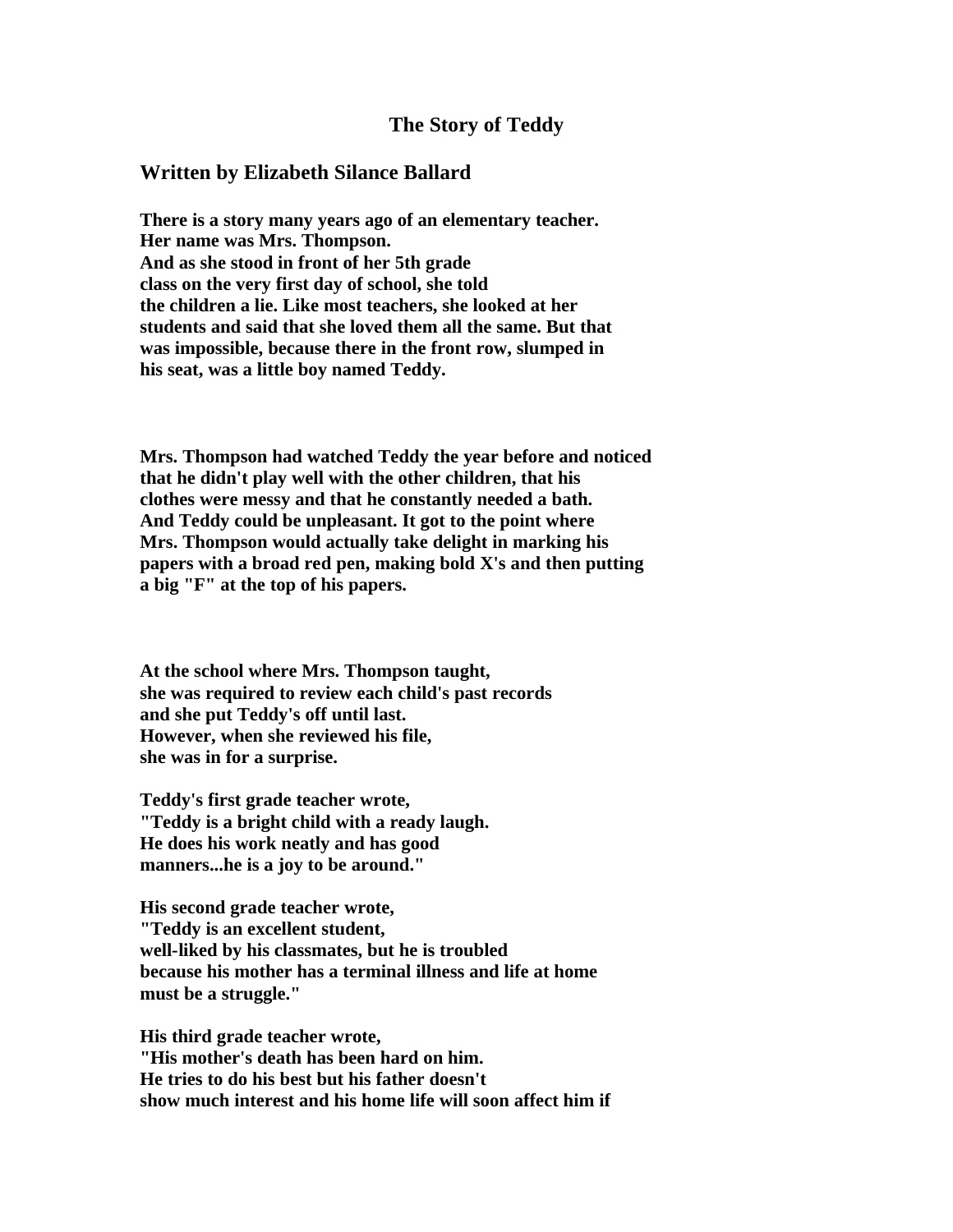**some steps aren't taken."**

**Teddy's fourth grade teacher wrote, "Teddy is withdrawn and doesn't show much interest in school. He doesn't have many friends and sometimes sleeps in class."**

**By now, Mrs. Thompson realized the problem and she was ashamed of herself. She felt even worse when her students brought her Christmas presents, wrapped in beautiful ribbons and bright paper, except for Teddy's. His present was clumsily wrapped in the heavy, brown paper that he got from a grocery bag. Mrs. Thompson took pains to open it in the middle of the other presents. Some of the children started to laugh when she found a rhinestone bracelet with some of the stones missing and a bottle that was one quarter full of perfume. She stifled the children's laughter when she exclaimed how pretty the bracelet was, putting it on, and dabbing some of the perfume on her wrist.**

**Teddy stayed after school that day just long enough to say, "Mrs. Thompson, today you smelled just like my Mom used to."**

**After the children left she cried for at least an hour.**

**On that very day, she quit teaching reading, and writing, and arithmetic. Instead, she began to teach children.** 

**Mrs. Thompson paid particular attention to Teddy. As she worked with him, his mind seemed to come alive. The more she encouraged him, the faster he responded. By the end of the year, Teddy had become one of the smartest children in the class and, despite her lie that she would love all the children same, Teddy became one of her "teacher's pets."**

**A year later, she found a note under her door, from Teddy, telling her that she was still the best teacher he ever had in his whole life.**

**Six years went by before she got another note from Teddy. He then wrote that he had finished high school, second in his class, and she was still the best teacher he ever had in his whole life.**